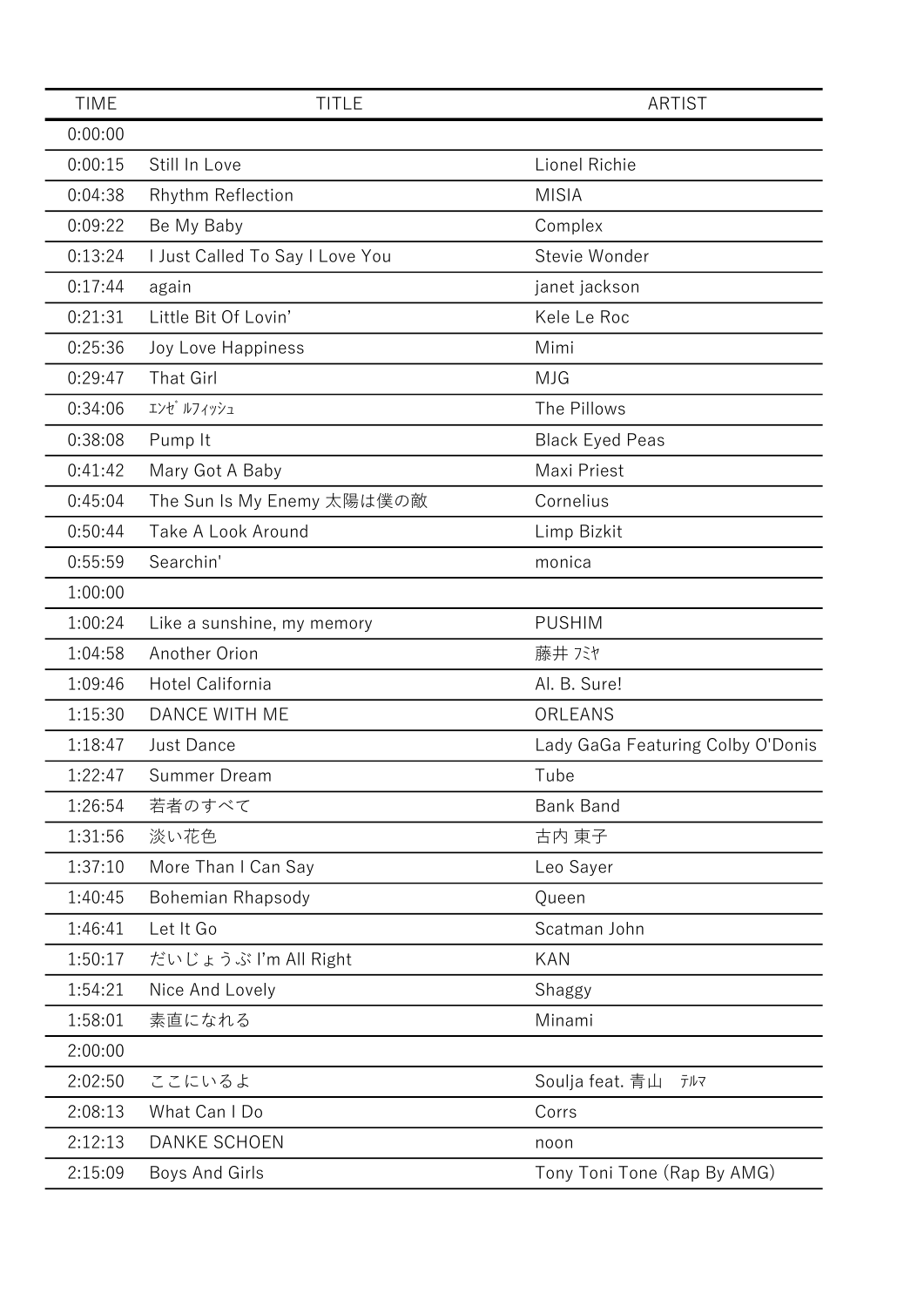| <b>TIME</b> | <b>TITLE</b>                     | <b>ARTIST</b>                                       |
|-------------|----------------------------------|-----------------------------------------------------|
| 2:18:35     | Piece Of Me                      | <b>Britney Spears</b>                               |
| 2:22:05     | ワルツ                              | スネオヘアー                                              |
| 2:26:46     | Speak My Language                | Inner Circle                                        |
| 2:30:32     | Rock Your Baby                   | George McCrae                                       |
| 2:33:43     | <b>Summer Teeth</b>              | Wilco                                               |
| 2:36:50     | $7 - \frac{4}{5}$                | 松任谷 由実                                              |
| 2:41:32     | ロックンロールは生きている                    | Mr. Children                                        |
| 2:46:22     | <b>Baby Grand</b>                | <b>Billy Joel Duet With Ray Charles</b>             |
| 2:50:23     | <b>Birds</b>                     | Coil                                                |
| 2:53:27     | <b>Stars</b>                     | Simply Red                                          |
| 2:57:33     | I'm So Lonely                    | Cast                                                |
| 3:00:00     |                                  |                                                     |
| 3:01:52     | 歩み                               | GReeeeN                                             |
| 3:06:03     | オリジナル<br>スマイル                    | <b>SMAP</b>                                         |
| 3:11:06     | Stupid Girl                      | Garbage                                             |
| 3:15:23     | Army                             | Ben Folds Five                                      |
| 3:18:45     | Perfect World                    | Aqua Timez                                          |
| 3:23:17     | Save Tonight                     | Eagle-Eye Cherry                                    |
| 3:26:58     | All That I Can Say               | Mary J.Blige                                        |
| 3:30:19     | <b>Sweet Kisses</b>              | Jessica Simpson                                     |
| 3:33:35     | 東京恋愛専科・または恋は言ってみりゃボディー・ブロー 小沢 健二 |                                                     |
| 3:39:24     | FEEL GOOD                        | <b>ERIC BENE'T feat. Faith Evans</b>                |
| 3:43:09     | Monday, Monday                   | The Mamas & Papas                                   |
| 3:46:29     | Come On Over Baby                | Christina Aguilera                                  |
| 3:49:50     | 君に振れるだけで                         | Curio                                               |
| 3:55:08     | Sing a Song                      | Skoop On Somebody                                   |
| 4:00:00     |                                  |                                                     |
| 4:00:05     | Resistance                       | <b>TMN</b>                                          |
| 4:04:50     | 閃光少女                             | 東京事変                                                |
| 4:07:46     | Give It To Me                    | Timbaland Feat. Nelly Furtado And Justin Timberlake |
| 4:11:15     | Going Further                    | Cloudberry Jam                                      |
| 4:15:06     | 永遠に                              | The Gospellers                                      |
| 4:20:38     | Eggplant                         | Michael Franks                                      |
| 4:24:06     | Susie Darlin'                    | Robin Luke                                          |
| 4:26:42     | サナギ                              | 入力 シカオ                                              |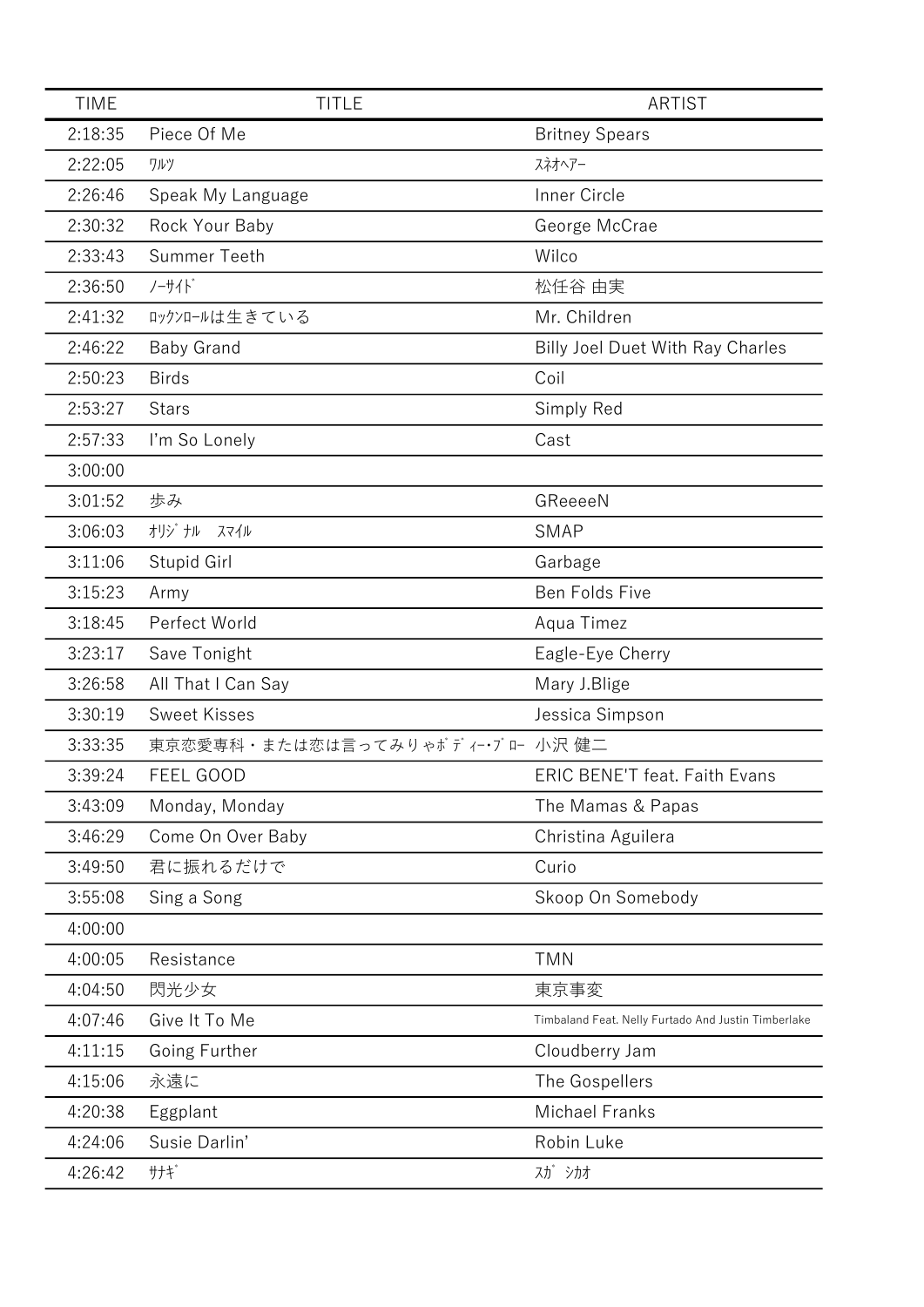| <b>TIME</b> | <b>TITLE</b>               | <b>ARTIST</b>                        |
|-------------|----------------------------|--------------------------------------|
| 4:31:30     | I Love You Always Forever  | Donna Lewis                          |
| 4:35:22     | Ain't No Other Man         | Christina Aguilera                   |
| 4:39:09     | Can't Help Falling In Love | Corey Hart                           |
| 4:42:26     | EVERYBODY'S TALKIN'        | The Beautiful South                  |
| 4:44:58     | I RAN                      | <b>FLOCK OF SEAGULLS</b>             |
| 4:50:00     | Something For The Pain     | Bon Jovi                             |
| 4:54:45     | Smile Like You Mean It     | Killers                              |
| 4:58:39     | Being With You             | Smokey Robinson & The Miracles       |
| 5:00:00     |                            |                                      |
| 5:00:00     | My Elusive Mind            | Night Ranger                         |
| 5:03:53     | <b>SUPERSTAR</b>           | 土岐<br>麻子                             |
| 5:09:00     | 中央線                        | 矢野 顕子                                |
| 5:12:58     | Heaven                     | Glen Scott                           |
| 5:16:48     | Black (2004 Remix)         | pearl jam                            |
| 5:22:18     | あなたを感じていたい                 | Zard                                 |
| 5:27:23     | You Should Be Mine         | <b>Brian McKnight Featuring Mase</b> |
| 5:32:01     | Sachi                      | Silva                                |
| 5:36:58     | <b>SLY</b>                 | <b>RIP SLYME</b>                     |
| 5:41:12     | 時間旅行                       | Dreams Come True                     |
| 5:45:30     | When Will I See You Again  | The Three Degrees                    |
| 5:48:26     | Circle                     | Swam Dive                            |
| 5:52:11     | This Masquerade            | Carpenters                           |
| 5:56:56     | <b>CAN'T STOP</b>          | <b>RED HOT CHILI PEPPERS</b>         |
| 6:00:00     |                            |                                      |
| 6:00:14     | The Rose                   | Leann Rimes                          |
| 6:03:46     | 雨と泪                        | ゆず                                   |
| 6:07:13     | IN THE MORNING             | <b>RAZORLIGHT</b>                    |
| 6:10:53     | So What The Fuss           | Stevie Wonder                        |
| 6:15:02     | Say That                   | Sway Penala feat. Drop N Harmony     |
| 6:19:28     | <b>JUST THE WAY I AM</b>   | angel                                |
| 6:22:27     | What Cha' Gonna Do For Me  | Chaka Khan                           |
| 6:26:13     | Old Pop In An Oak          | Rednex                               |
| 6:29:45     | Holiday                    | Madonna                              |
| 6:33:43     | $Oh \cdots$                | Sakura                               |
| 6:39:01     | The Captain Of Her heart   | Double                               |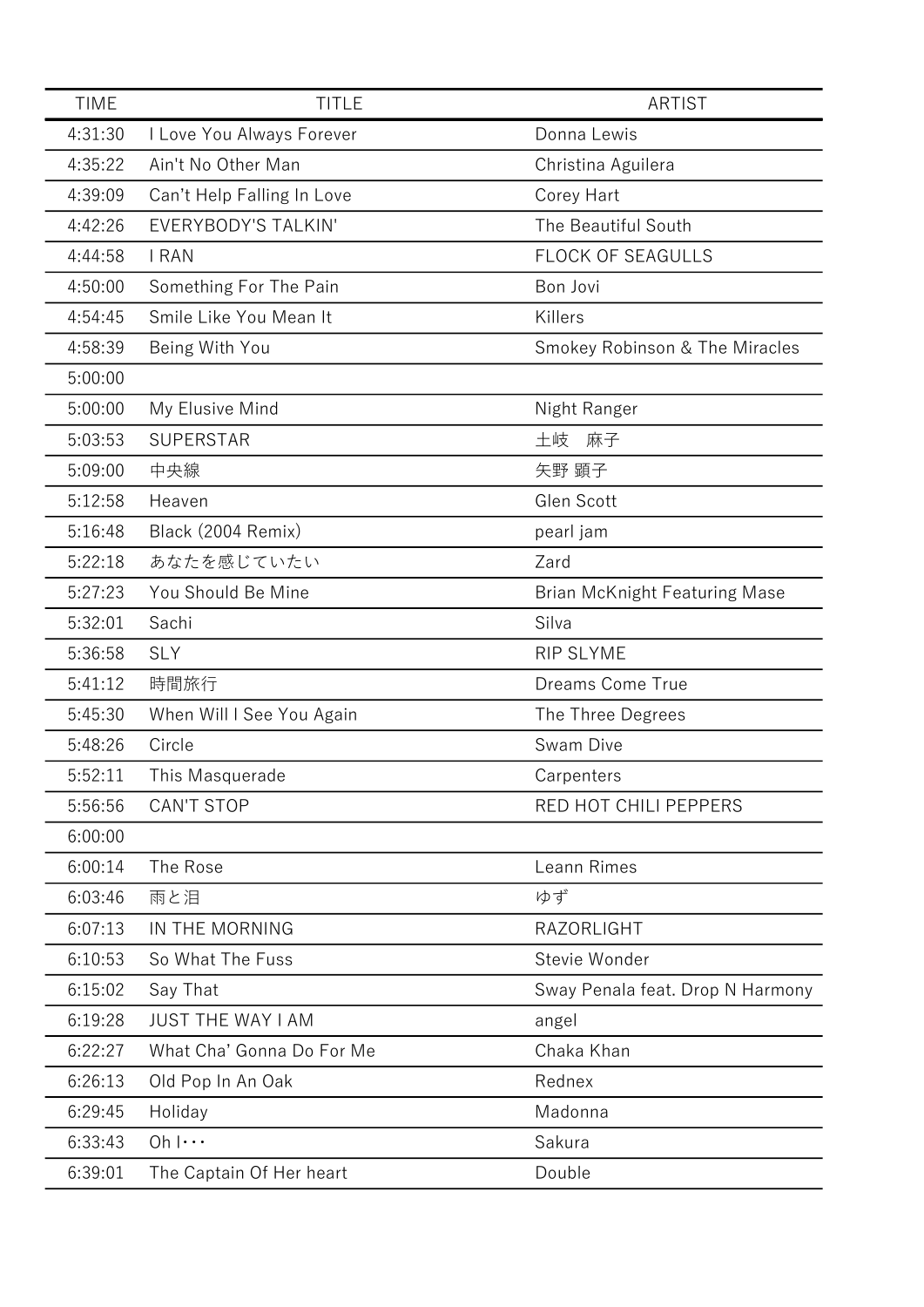| <b>TIME</b> | <b>TITLE</b>                        | <b>ARTIST</b>                       |
|-------------|-------------------------------------|-------------------------------------|
| 6:42:57     | The First Time Ever I Saw Your Face | <b>Aaron Neville</b>                |
| 6:46:59     | ギリギリガガンガン                           | ザ ・クロマニヨンズ                          |
| 6:50:03     | もう涙はいらない                            | 鈴木 雅之                               |
| 6:54:52     | Try Boy, Try Girl                   | 前田 亘輝                               |
| 7:00:00     |                                     |                                     |
| 7:02:05     | confidence for quiet                | the Corrs                           |
| 7:05:15     | 一筋の軌跡                               | The Gospellers                      |
| 7:10:41     | Hold My Hand                        | Jess Glynne                         |
| 7:14:25     | IT'S WRITTEN IN THE STARS           | PAUL WELLER                         |
| 7:17:42     | 最後の川                                | <b>CHEMISTRY</b>                    |
| 7:23:57     | One Of Us                           | Joan Osborne                        |
| 7:29:12     | Saturday In The Park                | Chicago                             |
| 7:33:04     | <b>Break My Stride</b>              | <b>Matthew Wilder</b>               |
| 7:36:17     | Stand by you                        | Heavenstamp                         |
| 7:39:40     | Holy Mountain                       | NOEL GALLAGHER'S HIGH FLYING BIRDS  |
| 7:43:57     | Saturday Every Man A Queen          | Sister Queen                        |
| 7:47:08     | <b>NO REGRETS</b>                   | Pandora                             |
| 7:50:33     | リボン feat. 桜井 和寿                     | 東京スカパラダイスオーケストラ                     |
| 7:54:26     | Any Man Of Mine                     | Shania Twein                        |
| 7:58:29     | Reptile                             | Eric Clapton                        |
| 8:00:00     |                                     |                                     |
| 8:02:05     | We Run This                         | Missy Elliott                       |
| 8:05:30     | トモダ チ                               | ケツメイシ                               |
| 8:11:51     | COME AS YOU ARE                     | <b>NIRVANA</b>                      |
| 8:15:28     | Lovemagic                           | The Creeps                          |
| 8:18:38     | 手をつないで                              | 羊毛とおはな                              |
| 8:23:09     | <b>SECRET</b>                       | <b>SEAL</b>                         |
| 8:27:34     | <b>ONLY ONE</b>                     | JOHN BUTLER TRIO                    |
| 8:31:14     | Sunday Bloody Sunday                | U <sub>2</sub>                      |
| 8:36:10     | チョコレート                              | 木村加う                                |
| 8:40:41     | LIVE LIKE THERE'S NO TOMORROW       | <b>SELENA GOMEZ &amp; THE SCENE</b> |
| 8:45:09     | <b>EENIE MEENIE</b>                 | <b>CRAIG DAVID</b>                  |
| 8:50:11     | Right Here/Human Nature Remix       | <b>SWV</b>                          |
| 8:54:07     | GO NO GO                            | 一十三十一                               |
| 9:00:00     |                                     |                                     |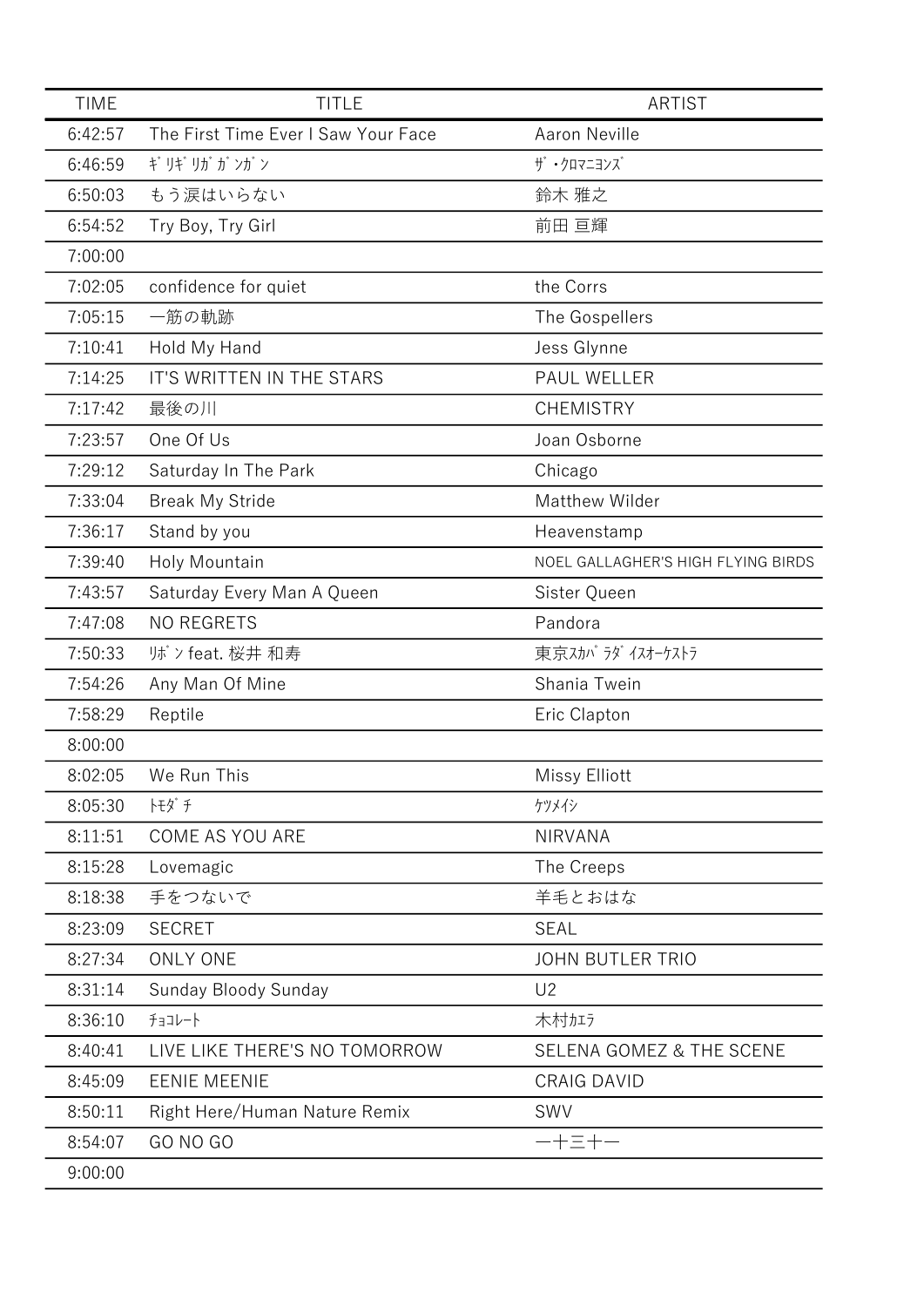| <b>TIME</b> | <b>TITLE</b>                        | <b>ARTIST</b>                   |
|-------------|-------------------------------------|---------------------------------|
| 9:03:30     | <b>SEPARATE LIVES</b>               | Stephen Bishop                  |
| 9:07:48     | 20 - CRY -                          | 加藤<br>ミリヤ                       |
| 9:12:16     | Grateful When You're Dead           | Kula Shaker                     |
| 9:15:06     | Corner of the earth                 | Jamiroquai                      |
| 9:20:47     | きっと永遠に                              | <b>CRYSTAL KAY</b>              |
| 9:25:44     | Shape Of My Heart                   | <b>Backstreet Boys</b>          |
| 9:29:50     | If I Can't Have You                 | Shawn Mendes                    |
| 9:33:00     | THAT'LL BE THE DAY                  | <b>LINDA RONSTADT</b>           |
| 9:35:52     | Roller Coaster                      | SHAKALABBITS                    |
| 9:38:23     | <b>STUTTER</b>                      | <b>MAROON 5</b>                 |
| 9:42:01     | I Like The Way                      | Deni Hines                      |
| 9:45:12     | Mary Jane                           | Mary J. Blige                   |
| 9:49:57     | 大空へ                                 | 風味堂                             |
| 9:54:36     | <b>GET YOUR WAY</b>                 | <b>JAMIE CULLUM</b>             |
| 9:58:34     | Reptile                             | Eric Clapton                    |
| 13:00:00    |                                     |                                 |
| 13:00:15    | TALES OF OLD NEW YORK: THE ROCK BOX | THE JON SPENCER BLUES EXPLOSION |
| 13:02:26    | クロノスタシス                             | <b>BUMP OF CHICKEN</b>          |
| 13:08:11    | Paradise Cafe                       | <b>Barry Manilow</b>            |
| 13:13:10    | Sexy Music                          | The Nolans                      |
| 13:16:57    | あふれだす                               | ウルフルズ                           |
| 13:20:47    | Hot Ride                            | The Prodigy                     |
| 13:25:40    | MONEY FOR NOTHING                   | <b>DIRE STRAITS</b>             |
| 16:00:00    |                                     |                                 |
| 16:00:14    | You And Your Heart                  | Jack Johnson                    |
| 16:03:24    | Dear Mr. tomorrow                   | 秦 基博                            |
| 16:09:19    | <b>GLAD RAG DOLL</b>                | <b>DIANA KRALL</b>              |
| 16:13:51    | My Future                           | <b>Billie Eilish</b>            |
| 16:17:21    | <b>Dreamer Dreamer</b>              | moumoon                         |
| 16:21:25    | <b>Small Town Talk</b>              | Boz Scaggs                      |
| 16:25:13    | Take A Look Around                  | Limp Bizkit                     |
| 16:33:00    | <b>BLUE COLLAR JANE</b>             | THE STRYPES                     |
| 16:35:47    | Speaking                            | Mrs. GREEN APPLE                |
| 16:39:51    | How Deep In Your Love               | Calvin Harris & Disciples       |
| 16:43:19    | Swan Song                           | Dua Lipa                        |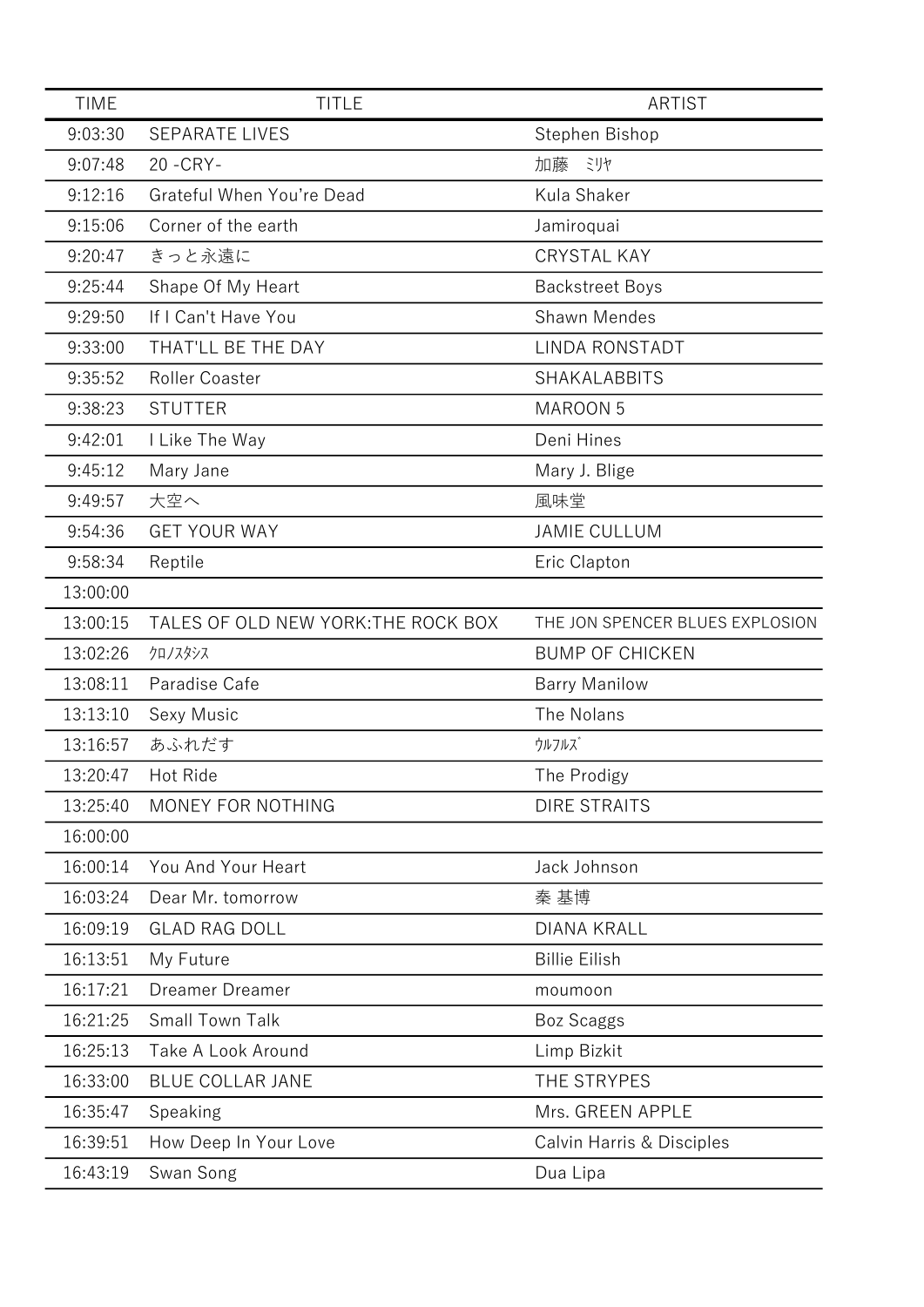| <b>TIME</b> | <b>TITLE</b>                       | <b>ARTIST</b>                                             |
|-------------|------------------------------------|-----------------------------------------------------------|
| 16:46:28    | <b>WAKIME</b>                      | tacica                                                    |
| 16:50:13    | The Ballad Of Mona Lisa            | Panic! At The Disco                                       |
| 16:53:59    | Welcome To The Black Parade        | My Chemical Romance                                       |
| 20:00:00    |                                    |                                                           |
| 20:00:15    | Responsibility                     | <b>MXPX</b>                                               |
| 20:02:52    | Communication $\sim$ Rock The Beat | Dragon Ash                                                |
| 20:10:00    | All I Have                         | jennifer lopez featuring LL Cool J                        |
| 20:14:14    | Walk In My Shoes                   | <b>EMILY KING</b>                                         |
| 20:17:44    | Get me on                          | The Gospellers                                            |
| 20:21:27    | A Thousand Miles                   | Vanessa Carlton                                           |
| 20:25:32    | <b>UNION</b>                       | THE BLACK EYED PEAS feat. STING                           |
| 20:31:10    | Gotta Be Somebody                  | NICKELBACK                                                |
| 20:35:21    | スタート                               | <b>KREVA</b>                                              |
| 20:39:20    | <b>SEACHING FOR YOU</b>            | <b>STEPH POCKETS</b>                                      |
| 20:43:08    | Throw It In The Bag                | <b>Fabolous Feat. The-Dream</b>                           |
| 20:47:08    | Go On, Baby!                       | DREAMS COME TRUE                                          |
| 20:50:57    | Jenny                              | <b>Click Five</b>                                         |
| 20:54:16    | Bigger Than My Body                | John Mayer                                                |
| 21:00:00    |                                    |                                                           |
| 21:00:15    | La Fete                            | Clementine                                                |
| 21:03:38    | あした                                | aiko                                                      |
| 21:07:58    | Can You Feel The Love Tonight      | Elton John                                                |
| 21:11:55    | Angel Of Mine                      | Monica                                                    |
| 21:16:14    | Crazy Love                         | My Little Lover                                           |
| 21:21:30    | Back To You                        | Bryan Adams                                               |
| 21:24:58    | No Ordinary Love                   | Sade                                                      |
| 21:31:11    | Bye Bye Baby                       | ТQ                                                        |
| 21:35:18    | Make This A Night To Remamber      | SHAQUILLE O'NEAL feat. PETER GUNZ and PUBLIC ANNOUNCEMENT |
| 21:39:21    | Downtown Boy                       | 露崎 春女                                                     |
| 21:44:41    | Shimmer                            | Fuel                                                      |
| 21:48:10    | <b>FUNKY DOGS</b>                  | 利伸<br>久保田                                                 |
| 21:51:57    | Secrets                            | Eternal                                                   |
| 21:54:59    | Keep The Promise                   | Incognito                                                 |
| 22:00:00    |                                    |                                                           |
| 22:00:15    | <b>Father Figure</b>               | George Michael                                            |